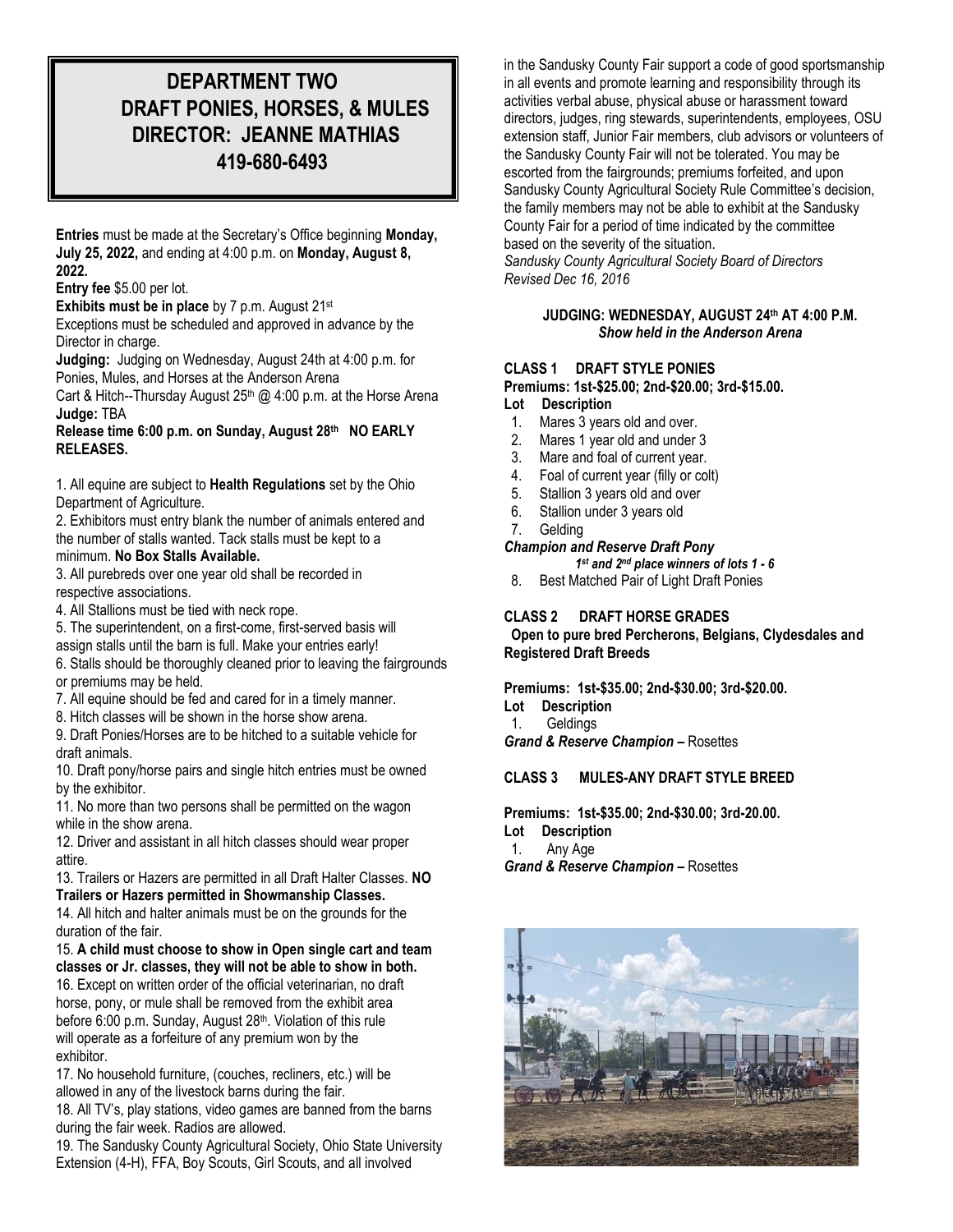## **CLASS 4 DRAFT SHOWMANSHIP UNDER AGE 19 (All ages as of January 1, 2022)**

Entry must be made at the Secretary's office when making fair entries Monday, July 25<sup>th</sup> thru Monday, August 8, 2022. **Limit of 2 entries per farm -** must be family member or employee to represent the farm.

Cash Awards of \$5.00 from SCAS will be given to each entry. Showmanship Champions Sponsored by **Jim & Patti Knipp & Bob & Tammy Ward of BLT Farms.** Champion Rosettes & \$15.00 Reserve Champions Rosettes & \$10.00. Supreme Showmanship Champion-Rosette & \$20.00 Judge will work off the rail, golfclub pattern, return to end of the line *after presentation. No Trailers or Hazers permitted in Showmanship Classes.* 

- **Lot Description**
- 1. Junior 13 & under
- 2. Senior 14 18

**Supreme Championship 1st place of lots 1 & 2 Antique Showmanship – 19 years and older (fun class-no sign up required.)**

**CLASS 5 CLYDESDALES/All Other Registered Draft Horse Breeds CLASS 6 PERCHERONS CLASS 7 BELGIANS**

## **Premiums: 1st-\$32.00; 2nd-\$27.00; 3rd-\$20.00. Lot Description**

- 1. Stallion 2 years and under over
- 2. Stallion 1 year and under 2
- 3. Stallion foal of current year
- *Champion and Reserve Stallion -* Rosettes
	- (1st & 2nd place winners from lots 1-3)
- 4. Mare 5 years old and over
- 5. Mare 4 years old and under 5
- 6. Mare 3 years old and under 4
- 7. Mare 2 years and under 3
- 8. Mare 1 year and under 2
- 9. Filly foal of current year

#### *Champion and Reserve Mare -* Rosettes

(1st & 2nd place winners from lots 4 - 9)

## *Breed Champion and Reserve*

### **Groups By Breed.**

## **Lot Description**

10. Mare, Gelding, or Stallion Bred & Owned by exhibitor

- 11. Mare with foal of current year
- 12. Produce of Dame, two animals any age
- 13. Stallion and three mares owned by exhibitor
- 14. Three mares owned by exhibitor
- 15. Get of Sire, 2 animals any age

## **CLASS 8 ALL HITCH SHOW Thursday, Aug. 25th @ 4:00 p.m. @ Horse Arena**

Draft Show Harness-Scotch Collars Required. Lot **Description**  1. Pony Driving Under 58" 1 st \$25.00 2  $2<sup>nd</sup>$ \$20.00 3rd \$15.00 2. Pleasure Light horse Driving

| 1st \$25.00                             | 2 <sup>nd</sup> \$20.00                                             | 3rd \$15.00 |
|-----------------------------------------|---------------------------------------------------------------------|-------------|
| 3. Ladies Draft Pony Show Cart          |                                                                     |             |
| 1st \$35.00                             | 2 <sup>nd</sup> \$25.00                                             | 3rd \$20.00 |
| 4. Ladies Draft Horse Show Cart         |                                                                     |             |
| 1st \$35.00                             | 2nd \$25.00                                                         | 3rd \$20.00 |
| 5. Mule Cart-Man or Lady to Drive       |                                                                     |             |
| 1st \$35.00                             | 2nd \$25.00                                                         | 3rd \$20.00 |
| 6. Men's Draft Pony Show Cart           |                                                                     |             |
| 1st \$35.00                             | 2nd \$25.00                                                         | 3rd \$20.00 |
| 7. Men's Draft Horse Show Cart          |                                                                     |             |
| 1st\$35.00                              | 2 <sup>nd</sup> \$25.00                                             | 3rd \$20.00 |
|                                         | 8. Pony Pleasure Draft Cart -Man or Lady to Drive                   |             |
|                                         | 1st \$35.00 2nd \$25.00                                             | 3rd \$20.00 |
|                                         | 9. Horse Pleasure Draft Cart-Man or Lady to Drive                   |             |
| 1st \$35.00                             | 2 <sup>nd</sup> \$25.00                                             | 3rd \$20.00 |
|                                         | 10. Pony Draft Cart -Jr. Driver Under 18, Show or Pleasure          |             |
| 1st \$35.00                             | 2 <sup>nd</sup> \$25.00                                             | 3rd \$20.00 |
|                                         | 11. Draft Horse Cart -Junior Driver under 18 Show or Pleasure       |             |
| 1st \$35.00                             | 2nd \$25.00                                                         | 3rd \$20.00 |
| 12. Pony Tandem Class, Show or Pleasure |                                                                     |             |
| 1st \$40.00                             | 2nd \$30.00                                                         | 3rd \$05.00 |
|                                         | 13. Horse Tandem Class Show or Pleasure                             |             |
| 1st \$40.00                             | 2nd \$30.00                                                         | 3rd \$20.00 |
| 14. Draft Pony Show Team                |                                                                     |             |
| 1st \$55.00                             | 2 <sup>nd</sup> \$45.00                                             | 3rd \$35.00 |
| 15. Draft Horse Show Team               |                                                                     |             |
| 1st \$55.00                             | 2 <sup>nd</sup> \$45.00                                             | 3rd \$35.00 |
| 16. Pony Pleasure Team                  |                                                                     |             |
| 1st \$55.00                             | 2nd \$45.00                                                         | 3rd \$35.00 |
| 17. Horse Pleasure Team                 |                                                                     |             |
| 1st \$55.00                             | 2 <sup>nd</sup> \$45.00                                             | 3rd \$35.00 |
|                                         | 18. Draft Horse Team - Junior Driver under 18, Show or Pleasure     |             |
| 1st \$45.00                             | 2nd \$35.00                                                         | 3rd \$25.00 |
|                                         | 19. Draft Horse Team - Junior Driver under 18, Show or Pleasure     |             |
| 1st \$45.00                             | 2nd \$45.00                                                         | 3rd \$35.00 |
| 20. Mule Team-Man or Lady to drive      |                                                                     |             |
| 1st \$55.00                             | 2 <sup>nd</sup> \$45.00                                             | 3rd \$35.00 |
| 21. Pony Draft Unicorn                  |                                                                     |             |
| 1st \$70.00                             | 2nd \$50.00                                                         | 3rd \$30.00 |
| 22. Horse Draft Unicorn                 |                                                                     |             |
| 1st7 70.00                              | 2 <sup>nd</sup> \$50.00                                             | 3rd \$30.00 |
| 23. Pony Draft Four                     |                                                                     |             |
| 1st \$85.00                             | 2nd \$60.00                                                         | 3rd \$50.00 |
| 24. Horse Draft Four                    |                                                                     |             |
| 1st \$85.00                             | 2nd \$60.00                                                         | 3rd \$50.00 |
|                                         | 25. Draft Under Saddle - English or Western, (all ages, all breeds) |             |
| 1st \$30.00                             | 2nd \$25.00                                                         | 3rd \$20.00 |
|                                         | 26. Draft Team Harness Feed Race (All Ages, all breeds              |             |
| 1st 35.00                               | 2 <sup>nd</sup> 25.00                                               | 3rd \$20.00 |

27. Obstacle Course (all ages, any breed) 1 st 35.00 2  $2<sup>nd</sup> 25.00$ 3rd \$20.00

Pizza Party to follow conclusion of show.

# Sandusky County Fair Scholarships Application available at

[www.sanduskycountyfair.com/scholarshipinformation](about:blank)

## *Applications DUE BY JULY 1st*